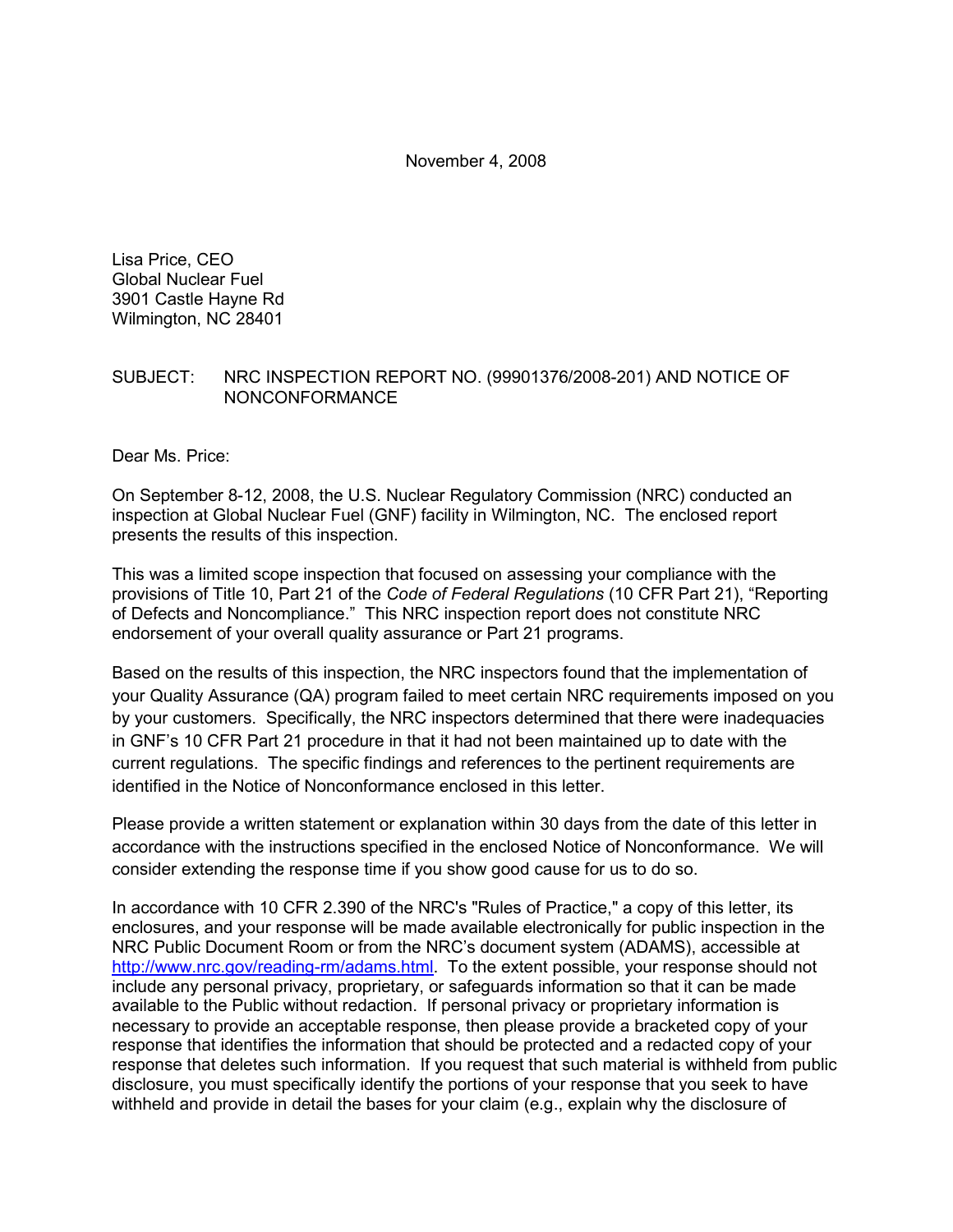information will create an unwarranted invasion of personal privacy or provide the information required by 10 CFR 2.390(b) to support a request for withholding confidential commercial or financial information). If safeguards information is necessary to provide an acceptable response, please provide the level of protection described in 10 CFR 73.21.

 Sincerely, **/RA/** 

> John A. Nakoski, Chief Quality and Vendor Branch 2 Division of Construction Inspection & Operational Programs Office of New Reactors

Docket No. 99901376

Enclosures:

- 1. Notice of Nonconformance
- 2. Inspection Report 99901376/2008-201 and Attachment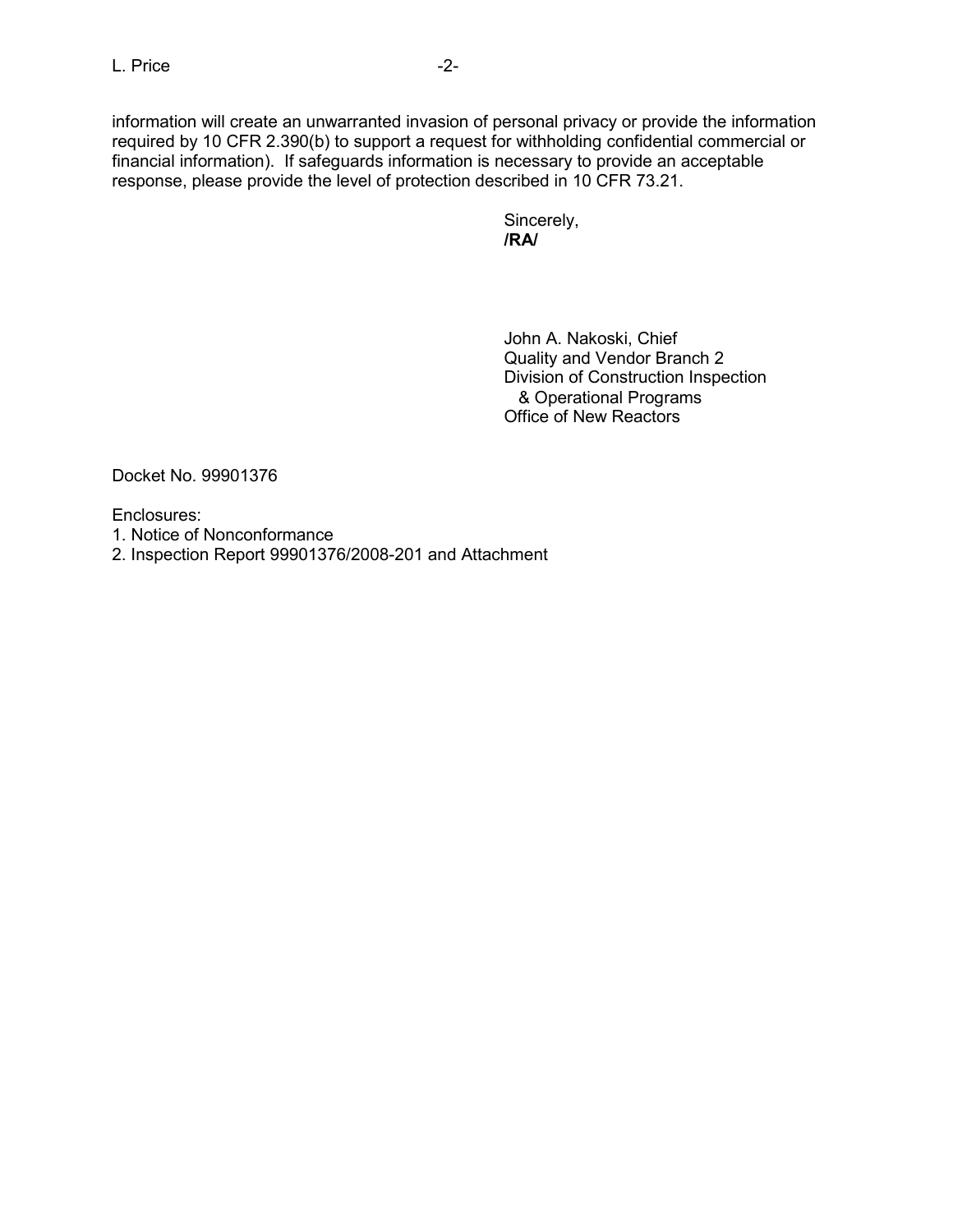information will create an unwarranted invasion of personal privacy or provide the information required by 10 CFR 2.390(b) to support a request for withholding confidential commercial or financial information). If safeguards information is necessary to provide an acceptable response, please provide the level of protection described in 10 CFR 73.21.

 Sincerely, **/RA/**

> John A. Nakoski, Chief Quality and Vendor Branch 2 Division of Construction Inspection & Operational Programs Office of New Reactors

Docket No. 99901376

Enclosures:

- 1. Notice of Nonconformance
- 2. Inspection Report 99901376/2008-201 and Attachment

DISTRIBUTION:

RidsNroDcipCQVP RidsNroDcipCQVB GTracy JTappert

ADAMS Accession No.: ML082950692

INDICATE IN BOX "C"=COPY W/O ATTACHMENT/ENCLOSURE, "E"=COPY W/ATT/ENCL, "N" = NO COPY

| <b>OFFICE</b> | <b>INRO/DCIP/CQVB</b> |   | E INRO/DCIP/CQVB | E INRO/DCIP/CQVB  |  |
|---------------|-----------------------|---|------------------|-------------------|--|
| <b>NAME</b>   | DArrovo               |   | SCleavenger      | <b>IDPasquale</b> |  |
| DATE          | 10/30/2008            |   | 10/30/2008       | 10/29/2008        |  |
| <b>OFFICE</b> | INRO/DCIP/CQVB/BC     | F |                  |                   |  |
| <b>NAME</b>   | IJANakoski            |   |                  |                   |  |
| DATE          | 11/04/2008            |   |                  |                   |  |

OFFICIAL RECORD COPY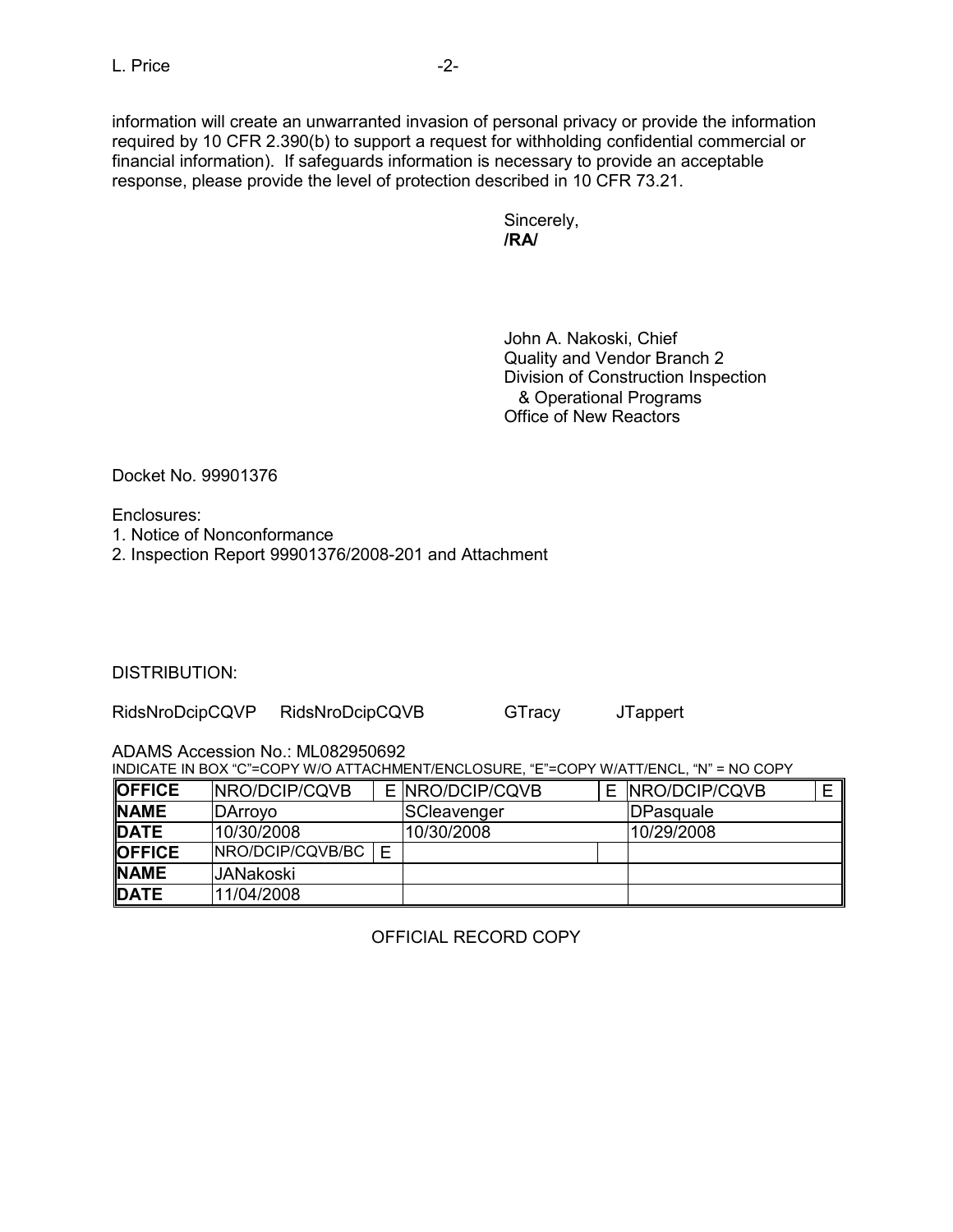#### **NOTICE OF NONCONFORMANCE**

Wilmington, NC 28401

Global Nuclear Fuel Docket Number 99901376 3901 Castle Hayne Rd. Inspection Report No. 2008-201

Based on the results of an NRC inspection conducted at Global Nuclear Fuel (GNF), Wilmington, NC facility on September 8-12, 2008, the NRC staff has found that certain activities were not conducted in accordance with NRC requirements.

Criterion V, "Instructions, Procedures, and Drawings" of Appendix B to 10 CFR Part 50, states in part that "Activities affecting quality shall be prescribed by documented instructions, procedures, or drawings, of a type appropriate to the circumstances and shall be accomplished in accordance with these instructions, procedures, or drawings."

Contrary to this requirement, the NRC inspectors found that:

- 1. GNF Policy and Procedure (P&P) 70-42, "Reporting of Defects and Noncompliance Under 10 CFR Part 21," dated October 13, 2006 had not been maintained current with applicable NRC regulations in that it did not contain the current 10 CFR Part 21 definitions.
- 2. The NRC inspectors also identified that GNF P&P 70-42 did not contain all of the requirements for notification letter content that are identified in 10 CFR Part 21; the procedure did not contain the requirements to identify (1) the name of the individual responsible for the corrective actions and (2) the length of time taken to complete the action.

These issues have been identified as Nonconformance 99901376/2008-201-01.

Please provide a written statement or explanation to the U.S. Nuclear Regulatory Commission, ATTN: Document Control Desk, Washington, DC 20555-0001, with a copy to the Chief, Quality and Vendor Branch 1, Division of Construction Inspection and Operational Programs, Office of New Reactors, within 30 days of the date of the letter transmitting this Notice of Nonconformance. This reply should be clearly marked as a "Reply to a Notice of Nonconformance" and should include: (1) the reason for the noncompliance, or if contested, the basis for disputing the noncompliance; (2) the corrective steps that have been taken and the results achieved; (3) the corrective steps that will be taken to avoid noncompliances; and (4) the date when your corrective action will be completed. Where good cause is shown, the NRC will consider extending the response time.

Because your response will be made available electronically for public inspection in the NRC Public Document Room or the NRC Agencywide Documents Access and Management System (ADAMS), to the extent possible, it should not include any personal privacy, proprietary, or safeguards information so that it can be made available to the public without redaction. ADAMS is accessible from the NRC Web site at http://www.nrc.gov/reading-rm/adams.html. If personal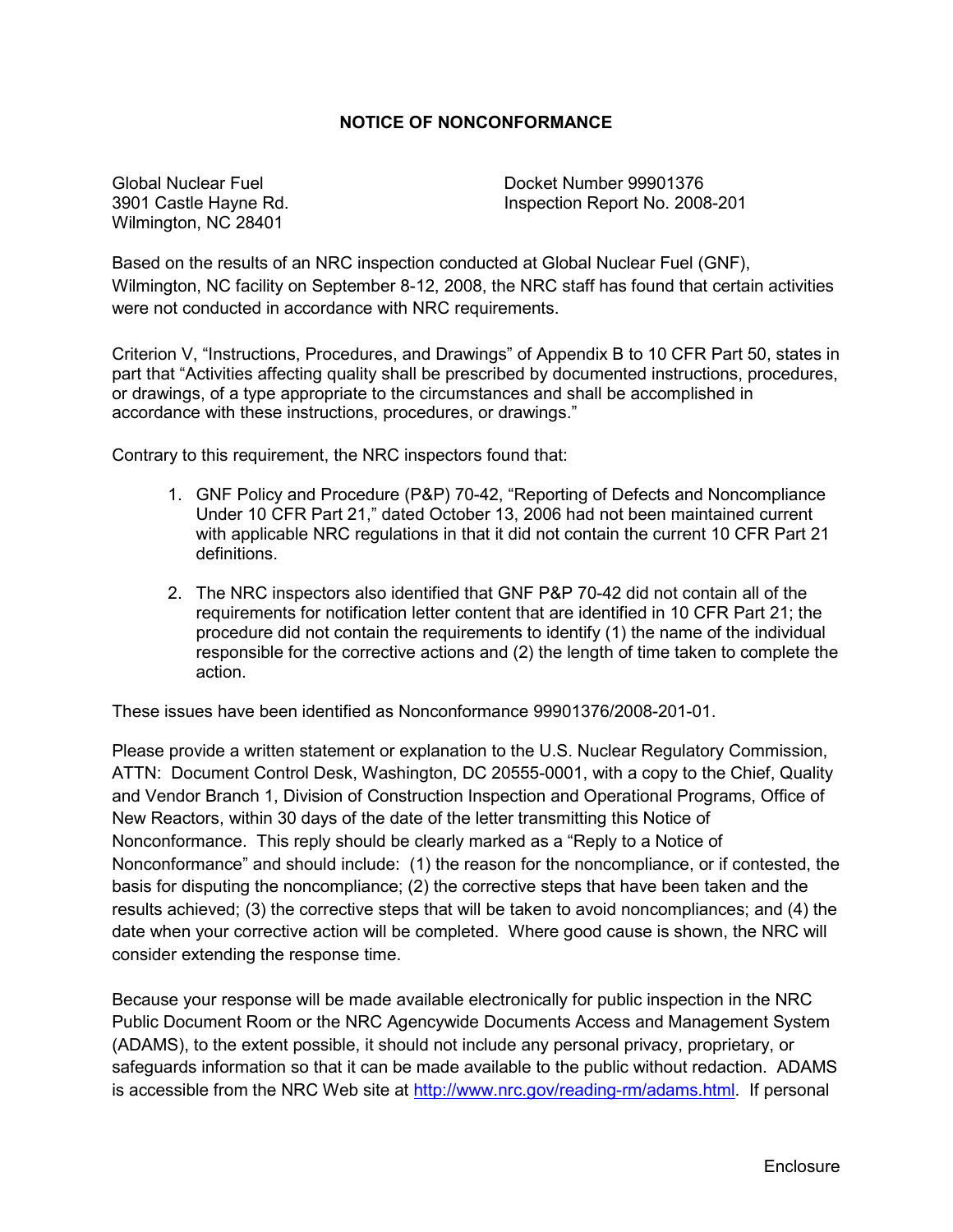privacy or proprietary information is necessary to provide an acceptable response, then please provide a bracketed copy of your response that identifies the information that should be protected and a redacted copy of your response that deletes such information. If you request withholding of such material, you must specifically identify the portions of your response that you seek to have withheld and provide in detail the bases for your claim of withholding (e.g., explain why the disclosure of information will create an unwarranted invasion of personal privacy or provide the information required by 10 CFR 2.390(b) to support a request for withholding confidential commercial or financial information). If safeguards information is necessary to provide an acceptable response, please provide the level of protection described in 10 CFR 73.21, "Requirements for the Protection of Safeguards Information."

Dated at Rockville, Maryland, this 4th day of November 2008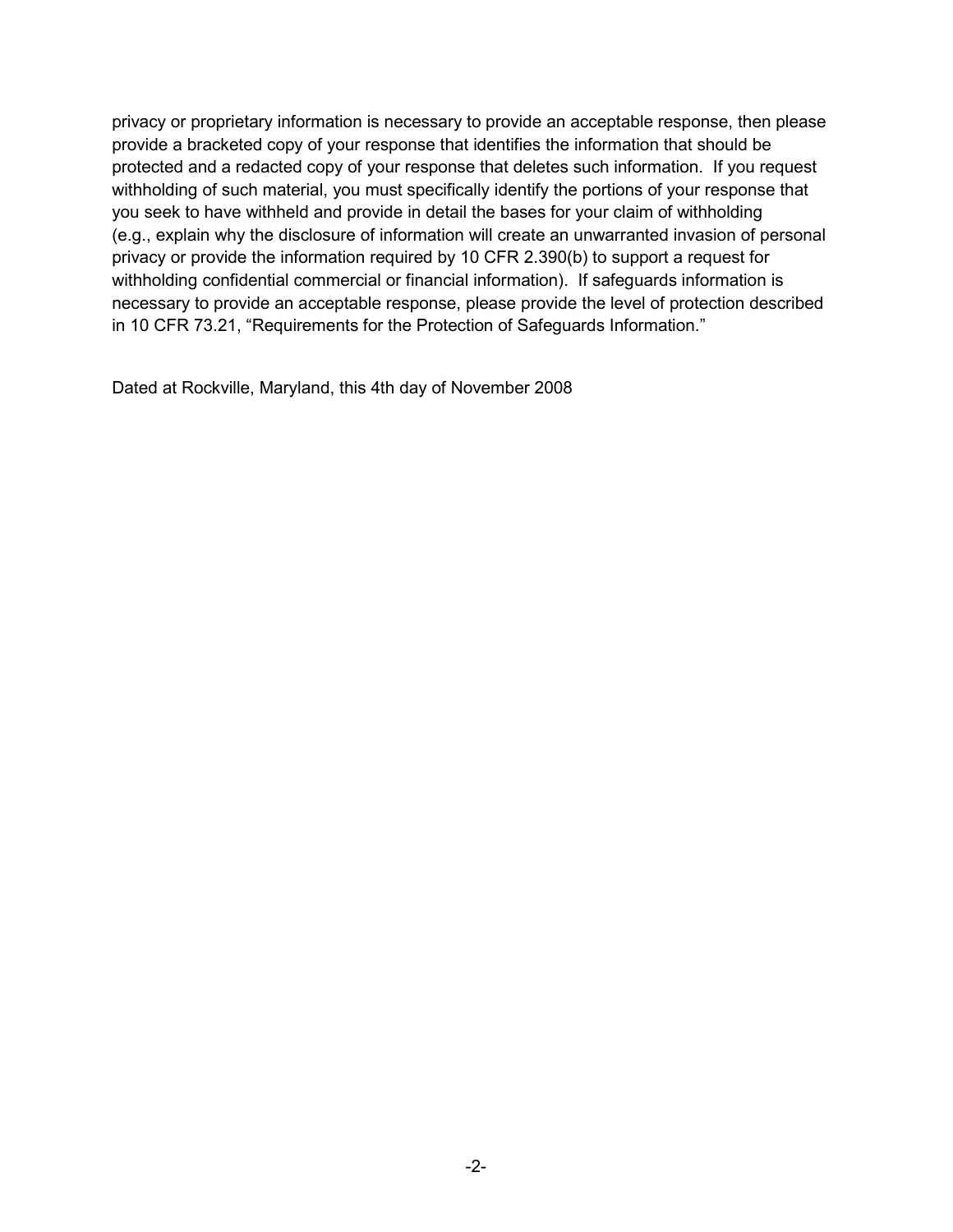#### U.S. NUCLEAR REGULATORY COMMISSION OFFICE OF NUCLEAR REACTOR REGULATION DIVISION OF ENGINEERING VENDOR INSPECTION REPORT

| Docket No.:              | 99901376                                                                                                                                                             |
|--------------------------|----------------------------------------------------------------------------------------------------------------------------------------------------------------------|
| Report No.:              | 99901376/2008-201                                                                                                                                                    |
| Vendor:                  | <b>Global Nuclear Fuel</b><br>3901 Castle Hayne Rd<br>Wilmington, NC 28401<br>Phone (910) 675-5734                                                                   |
| Vendor Contact:          | Jennifer O'Connor, Quality Assurance Manager<br>Phone (910) 675-5734<br>jennifer.oconnor@gnf.com                                                                     |
| Nuclear Industry:        | Global Nuclear Fuel (GNF) is a nuclear fuels fabrication facility<br>that supplies fuel to the nuclear power industry                                                |
| <b>Inspection Dates:</b> | September 8-12, 2008                                                                                                                                                 |
| Inspectors:              | <b>Team Leader</b><br>Daniel Pasquale, NRO/DCIP/CQVB<br>Sabrina Cleavenger, NRO/DCIP/CQVB<br>Damaris Arroyo, NRO/DCIP/CQVB                                           |
| Approved by:             | John A. Nakoski, Branch Chief<br>IRAI<br>Quality & Vendor Branch 2<br>Division of Construction Inspection<br>& Operational Programs<br><b>Office of New Reactors</b> |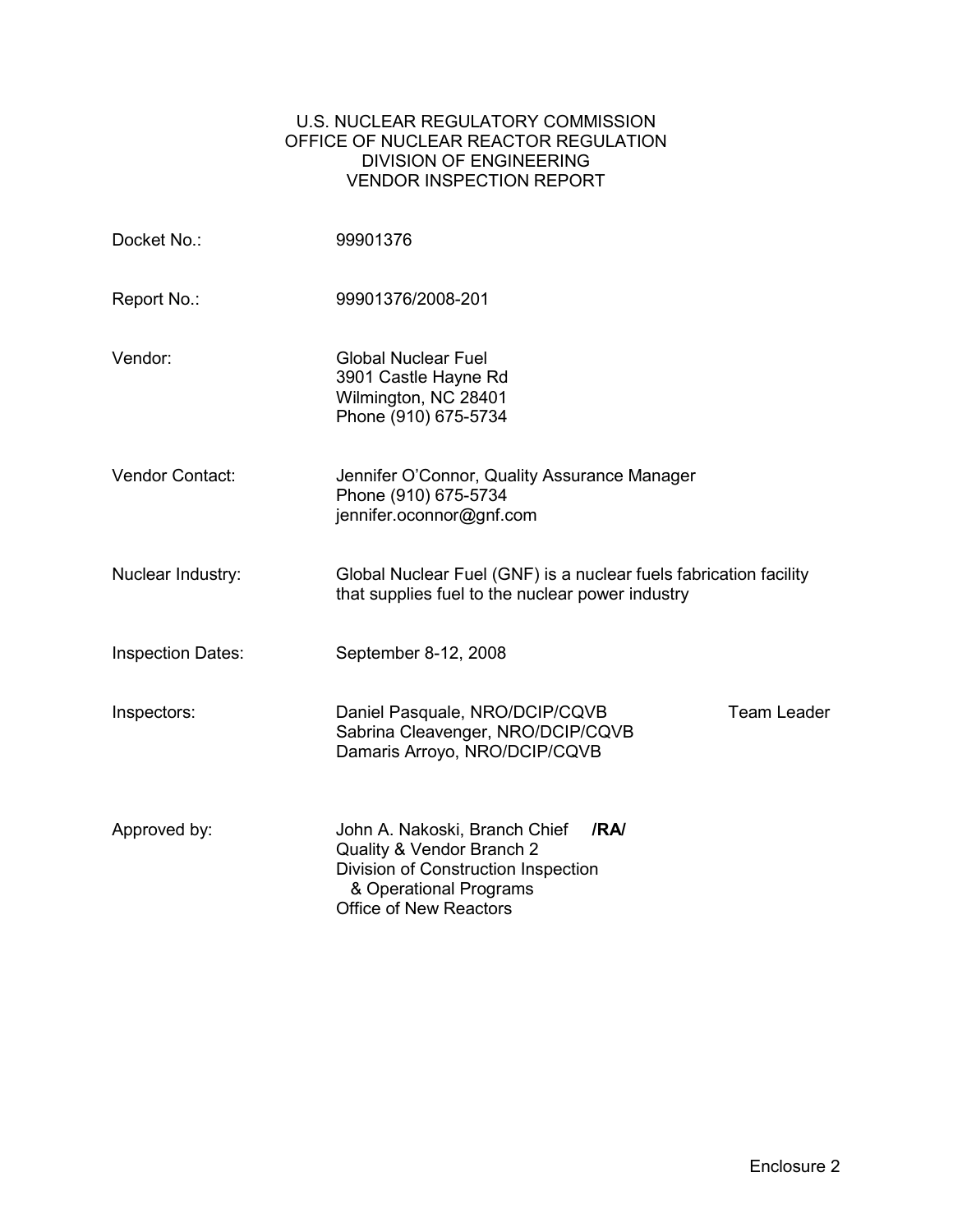### **EXECUTIVE SUMMARY**

#### Global Nuclear Fuel 99901376

The purpose of this inspection was to verify that Global Nuclear Fuel (GNF) implemented an adequate 10 CFR Part 21 program that met U.S. Nuclear Regulatory Commission (NRC) regulatory requirements. The NRC inspectors reviewed portions of the Quality Assurance (QA) program and 10 CFR Part 21 controls that GNF had established and implemented to meet the regulations set forth in 10 CFR Part 21. The inspection was conducted at GNF's facility in Wilmington, North Carolina.

The NRC inspection basis was:

• 10 CFR Part 21, "Reporting of Defects and Noncompliance."

The NRC inspectors implemented Inspection Procedure (IP) 36100, "Inspection of 10 CFR Part 21 and 50.55(e) Programs for Reporting Defects and Nonconformance" during the conduct of this inspection.

There were no recent NRC inspections performed at GNF's facility in Wilmington, NC, prior to this inspection. The last NRC Vendor Inspection performed at the GNF facility occurred between August 14 and September 1, 1995 (Ref. NRC Inspection Report No. 99900003/95-01, issued March 5, 1996). After reviewing the 1995 inspection report in preparation for the 2008 inspection, it was determined that there were no items that were necessary for follow up from the previous inspection, given the significant amount of time between the two inspections. The results of the NRC's September 8-12, 2008, inspection are summarized below.

The NRC staff also observed the performance of a limited scope audit (LSA) of GNF to assess the Nuclear Procurement Issues Committee (NUPIC) quality assurance audit process used for suppliers of components to the nuclear industry. This LSA was based on last NUPIC audit findings performed on August 13-24, 2007. The NRC staff implemented Inspection Procedure (IP) 43005, "NRC Oversight of Third-Party Organizations Implementing Quality Assurance Requirements." The trip report of the NRC staff's observations, including a list of the persons contacted during the trip, is documented in a Trip Report dated November 4, 2008, (ADAMS Accession # **ML082960066**).

### 10 CFR Part 21 Program

The NRC inspectors identified one nonconformance for GNF's failure to maintain 10 CFR Part 21 implementing procedures consistent with (1) the requirements for notification letter content and (2) the current definitions of 10 CFR Part 21.

The NRC inspectors concluded, with the exception of the issues identified in NON 99901376/2008-201-01, identified above, that the GNF 10 CFR Part 21 program requirements were in accordance with the regulatory requirements of 10 CFR Part 21 and were being implemented effectively.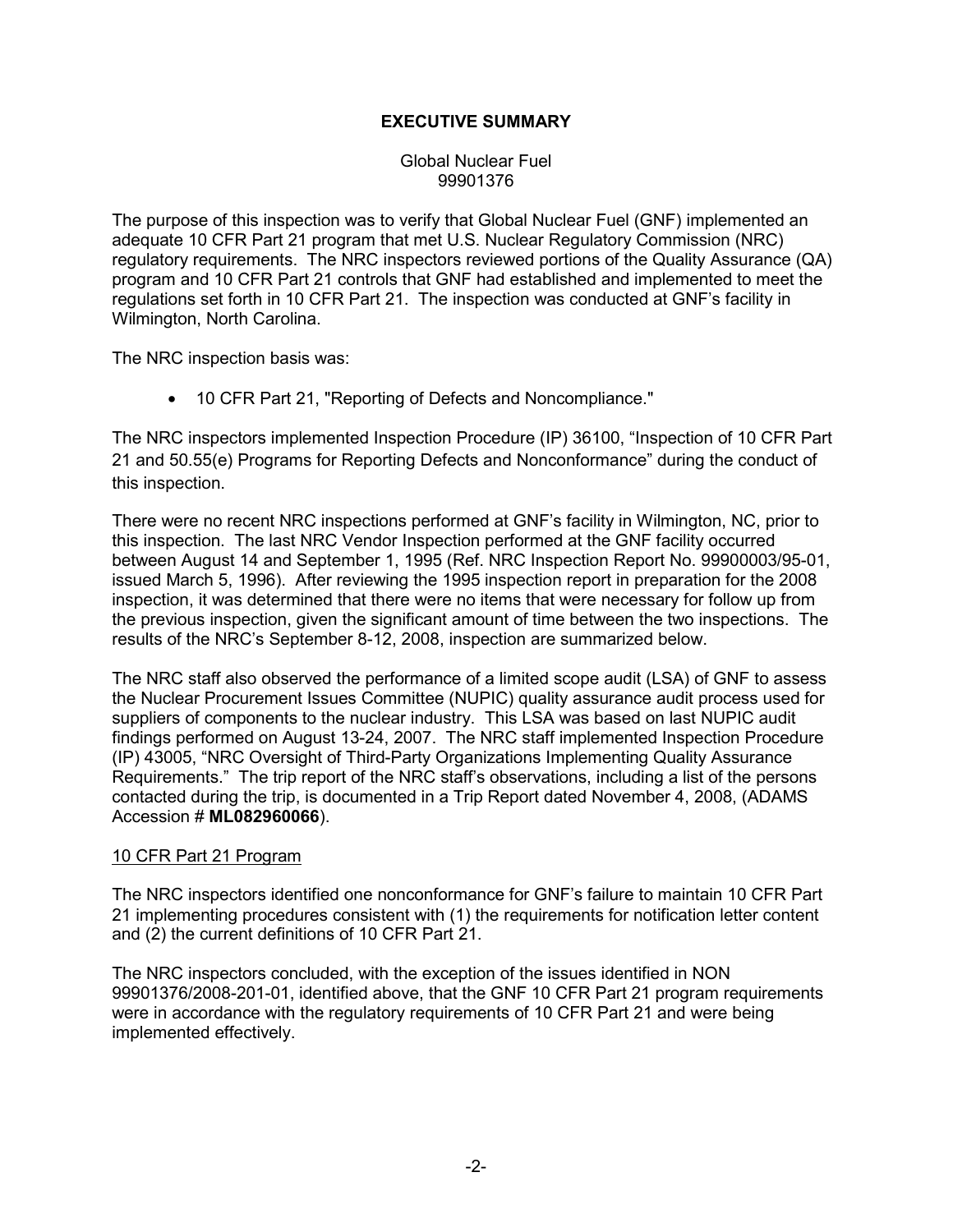# **REPORT DETAILS**

### 1. 10 CFR Part 21 Program

### a. Inspection Scope

The NRC inspectors reviewed the implementing policies and procedures that govern the Global Nuclear Fuel (GNF) 10 CFR Part 21 process to verify compliance with 10 CFR Part 21. These documents included:

- GNF Policy and Procedure (P&P) 70-42, "Reporting of Defects and Noncompliance Under 10 CFR Part 21," dated October 13, 2006
- GE Hitachi Nuclear Energy (GEH) P&P 20-20, "GE Hitachi Nuclear Energy Global Nuclear Fuel Interface," dated August 21, 2008
- GE Wilmington Employee Relations Manual PP-6, "Bulletin Board Policy," dated January 22, 2007
- GE Corrective Action Request (CAR) 43516, dated August 29, 2007
- GE CAR 46362, dated September 9, 2008
- GNF Procedural Responsibilities and Instructions (PRI 3-02), "Safety-Related Classification," dated November 14, 2007
- GNF Common Procedure CP-16-01, "Corrective Action Process and Self-Assessments," Revision 3, dated March 14, 2008
- GNF PRI 15-06, "GNF-A Nonconforming Material Control," dated July 6, 2007
- GNF Procedural Responsibilities and Requirements (PRR) 15, "Nonconforming Materials, Parts, or Components," dated January 8, 2008
- GNF PRI 17-01, "Product Quality Records" dated December 17, 2007
- GNF PRR 17, "Quality Assurance Records" dated December 17, 2007.

The NRC inspectors reviewed GNF's log of Potential Safety Concerns (PSCs) and Potentially Reportable Conditions (PRCs) and reviewed a sample of PSCs and corrective action reports (CARs) generated by GNF in the past five years to ensure that GNF's processes were effective in identifying and evaluating conditions adverse to quality that may require entry into the 10 CFR Part 21 process. The NRC inspectors reviewed a sample of 10 CFR Part 21 evaluations (PRCs) performed by GNF to verify that GNF had adopted adequate measures to evaluate deviations and failures to comply that could result in a substantial safety hazard. The NRC inspectors also reviewed a sample of notifications sent to purchasers or affected licensees, and purchaser's records to ensure GNF's procedures maintain legible, retrievable, and safely stored records in accordance with 10 CFR Part 21 requirements.

The NRC inspectors sampled GNF's 10 CFR Part 21 program implementation activities related to 10 CFR Part 21 postings and procurement documents.

- b. Observations and Findings
- b.1 10 CFR Part 21 Policies and Procedures

GNF P&P 70-42 described the GNF process for identifying and evaluating potential defects and failures to comply associated with 10 CFR Part 21. In accordance with P&P 70-42,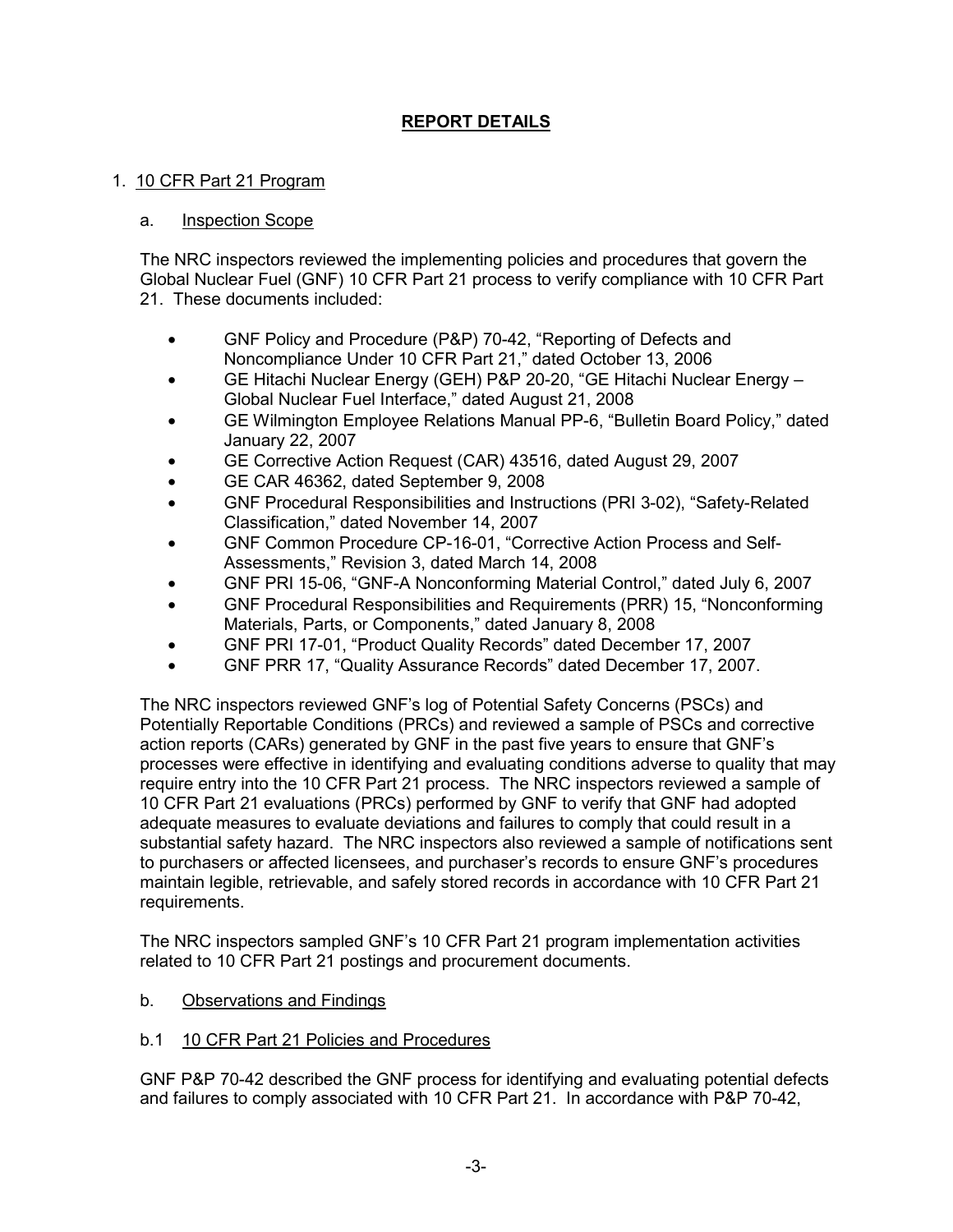nonconformances determined to have the potential to adversely affect a basic component's ability to perform its intended function are sent to the GE-Hitachi Safety Evaluation Program (SEP) Program Manager (PM), who in turn initiates a PSC. The SEP PM formats the issue into the PSC standard, and dispatches it to the appropriate reviewing entities. Each PSC is tracked by the SEP PM and must be assessed by the reviewing entity within 10 working days to determine if a deviation or failure to comply has occurred. If the assessment concludes that a deviation or failure to comply has occurred or if ten days passes without a conclusion being reached, the PSC is converted to a PRC. The initiation of a PRC represents the discovery phase of the 10 CFR Part 21 evaluation and starts the 60 day evaluation period. In accordance with GNF P&P 70-42, a PRC can be closed in three ways: (1) as not reportable, (2) with a transfer of information per 10 CFR Part 21.21(b), or (3) as a reportable condition per 10 CFR Part 21.21(d). If the determination is made that notification is required, an SEP Evaluation is initiated that will be sent to the NRC along with the Notification of Potential Defects and Failures to Comply.

The NRC inspectors verified that GNF P&P 70-42 contained the appropriate timeliness controls per 10 CFR Part 21, including (1) evaluating deviations and failures to comply within 60 days, (2) providing an interim report to the NRC if the evaluation cannot be completed within 60 days, (3) notifying the customer or affected licensees within 5 days of determining that GNF cannot perform the review, (4) informing the GNF responsible officer within 5 working days if notification of NRC is required, (5) notifying the NRC within 2 days if a defect or failure to comply exists, and (6) submitting a written report to the NRC within 30 days of initial notification that a defect or failure to comply exists.

The NRC inspectors found, however, that GNF P&P 70-42 had not been maintained current with applicable NRC regulations in that it did not contain the current 10 CFR Part 21 definitions. Additionally, GE issued CAR 43516 for inadequate procedural maintenance as a result of a past NUPIC finding that identified that PRI 3-02 included out-of-date 10 CFR Part 21 definitions. The CAR included corrective action to revise the procedure to read: "Refer to GNF P&P 70-42 for a full definition of "Basic Component," per 10 CFR Part 21. However, as stated above, the definitions in GNF P&P 70-42 were not correct. After the NRC inspectors identified this issue, GNF initiated CAR 46362 to resolve the inconsistency. The corrective actions for CAR 46362 included consolidating GNF P&P 70-42 into GEH P&P 70-42, subsequently retiring GNF P&P 70-42, and checking other "mirror" P&Ps for inconsistencies that should be eliminated. The failure of GNF to maintain its 10 CFR Part 21 implementing procedure consistent with the current regulations in effect has been identified as an example of Nonconformance 99901376/2008-201-01.

The NRC inspectors also identified that GNF P&P 70-42 did not contain all of the requirements for notification letter content identified in 10 CFR Part 21; the procedure does not contain the requirements to identify (1) the name of the individual responsible for the corrective actions and (2) the length of time taken to complete the action. The NRC inspectors found that, contrary to the procedural inadequacy, a sample of 10 CFR Part 21 notifications sent to the NRC did contain all required information. The GNF QA personnel acknowledged the oversight and indicated an intention to resolve the issue during the consolidation of GNF P&P 70-42 into GEH P&P 70-42. The failure of GNF to adopt adequate procedures to implement the requirements of 10 CFR Part 21 has been identified as an example of Nonconformance 99901376/2008-201-01.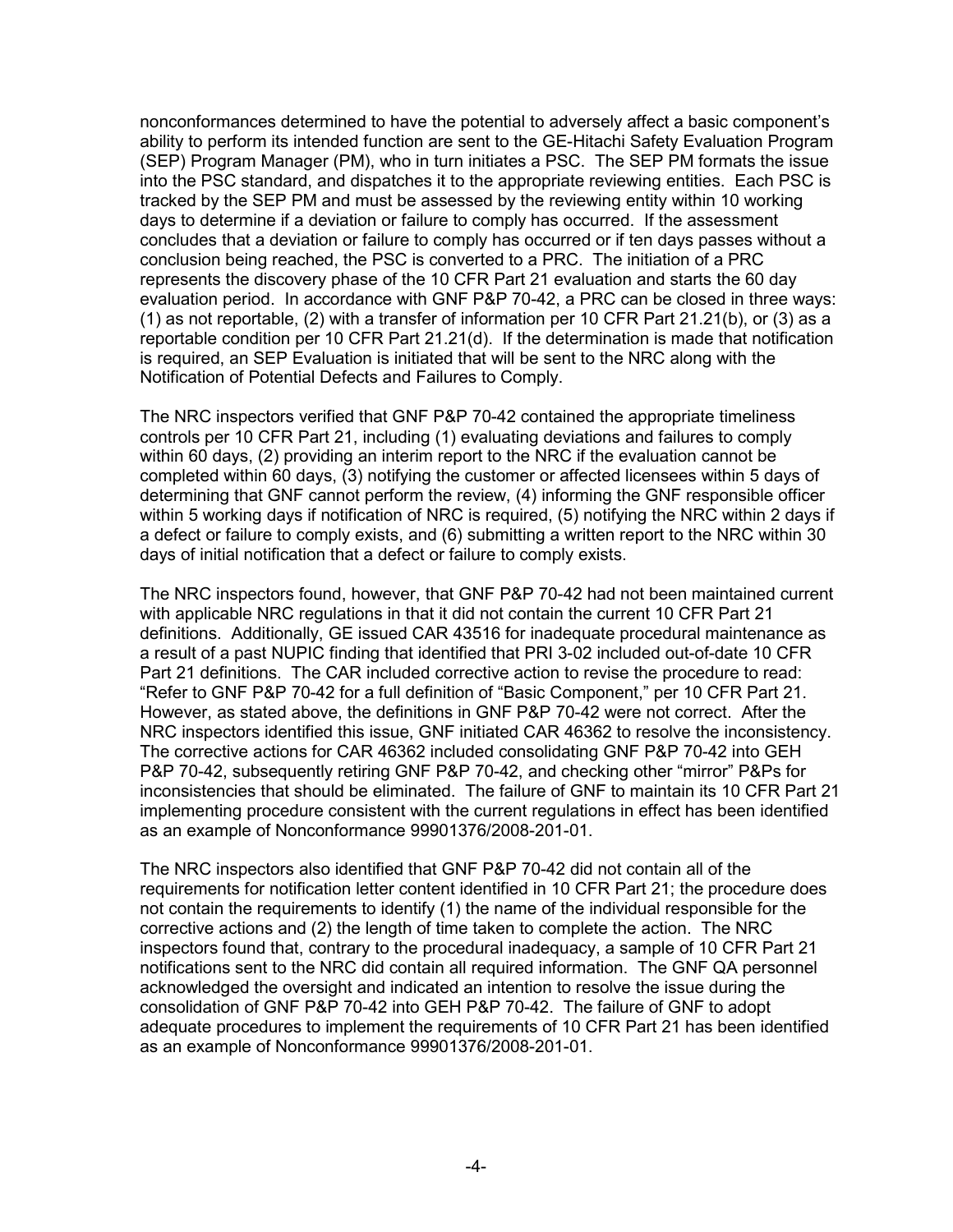GEH P&P 20-20 stated that GEH provides the review of fuel-related PRC evaluations for GNF and provides Safety Evaluation Program administration under GEH P&P 70-42, which provides 10 CFR Part 21 guidance similar to that contained in GNF P&P 70-42. GNF CP-16-01 described the implementation of GNF corrective action program requirements, including the responsibilities and procedural steps for the initiation, evaluation, and closure of CARs as well as the completion of periodic CAR critiques, CAR trending, and focused self-assessments. The procedure also provided a link to the 10 CFR Part 21 program. GNF PR&R 15 defined procedural requirements and responsibilities for the determination of reportable nonconformances and referenced P&P 70-42 for instructions to determine 10 CFR Part 21 compliance. GNF PRI 15-06 described the implementation of deliverables contained within PR&R 15 and also contained a statement requiring the review of nonconforming material for reportability per P&P 70-42. The NRC inspectors found that these procedures provided an adequate link to the GNF Part 21 program.

## b.2 10 CFR Part 21 Implementation

The NRC inspectors determined that 10 CFR Part 21 notifications submitted to the NRC by GNF contained all the information required by 10 CFR Part 21.21(d)(4) and met the timeliness requirements for submittal.

The NRC inspectors verified that GNF performed triennial audits and annual evaluations of its safety-related suppliers, including suppliers of completed assemblies, Zirconium single piece water rod pretubes, channel fastener assemblies, and stainless steel welded tubes for safety-related applications. The NRC inspectors verified that the GNF audits provided objective evidence of the adequacy, effectiveness, and implementation of safety-related suppliers' QA programs to ensure compliance with the requirements of 10 CFR Part 21 and Appendix B to 10 CFR Part 50.

The NRC inspectors also verified that GNF identified the applicability of 10 CFR Part 21 when issuing safety-related procurement documents to its suppliers. The NRC inspectors found that all three of the safety-related purchase orders sampled from the seven issued by GNF in the past five years identified Part 21 applicability.

GE Procedure PP-6 identified the locations of bulletin boards throughout the GE Wilmington facility (17 in total) and stated that each of the locations should have a 10 CFR Part 21 posting. The NRC inspectors verified that a sample of these locations contained Part 21 postings.

The NRC inspectors verified that GNF retained evaluations and failures to comply for five years after the evaluation; any notifications sent to purchasers and affected licensees for five years; and records of purchasers of basic component for ten years after delivery of basic component or service associated with the basic component. The NRC inspectors found that all records were retained safely and properly stored.

### c. Conclusions

The NRC inspectors concluded, with the exception of the issues identified in NON 99901376/2008-201-01, that the GNF 10 CFR Part 21 program requirements were consistent with the regulatory requirements of 10 CFR Part 21 and were being implemented effectively.